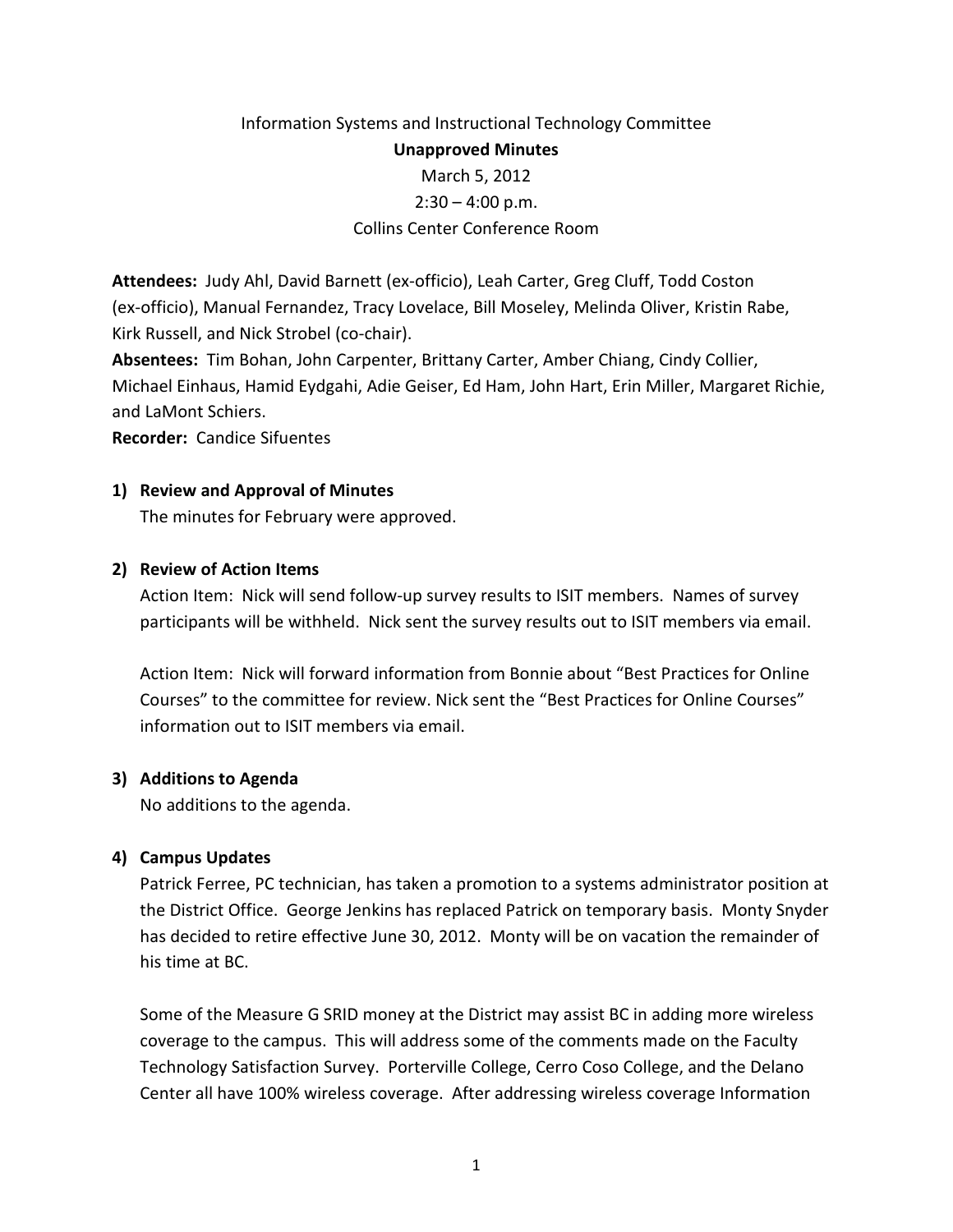Services will look at addressing capacity. At peak times on campus there may be up to 3000 people accessing the network wirelessly. Once the access points are at full capacity wireless access may be denied or those already on the network may experience a network slowdown.

Kristin distributed a flier regarding a technology demonstration that will be taking place on March 23<sup>rd</sup> at 10 a.m. in Student Services 3A.

The Accreditation document is now available for review. ISIT members are encouraged to review sections 3A (instructional technology) and 2A (specifically for Distance Education). The document is available for review and comment until March  $16^{th}$ . The Accreditation document is available in print at the President's Office, the Academic Senate Office, and at the Library Circulation Desk for check-out (2 hours or overnight). Distance Education is also discussed in the introduction of the Accreditation document. There is some language about the completion of the Substantive Change Report. Any degrees that Bakersfield College offers that have fifty percent or more of the required classes online must be approved by the state.

The Distance Education Coordinator position will eventually be filled. The position was documented in the Accreditation Report as needed and Bonnie has a meeting with the Executive Vice President and Human Resources about it this week.

## 5) District Updates

This week people will be trained on a new module in Curricunet on assessment. Trainings will be taking place in L160 and during Assessment week.

# 6) Faculty Satisfaction Survey Follow-Up

The technology resources section of the accreditation document has been updated with the feedback provided from the follow-up survey. Todd and Kristin have followed-up with some of those people who provided contact information on the survey to talk about their technology concerns and will continue to do so. They've actually resolved some of the problems noted on the survey.

Action Item: Todd and Kristin will give a brief report at the next ISIT meeting on their meetings with those that responded to the follow-up faculty satisfaction technology survey.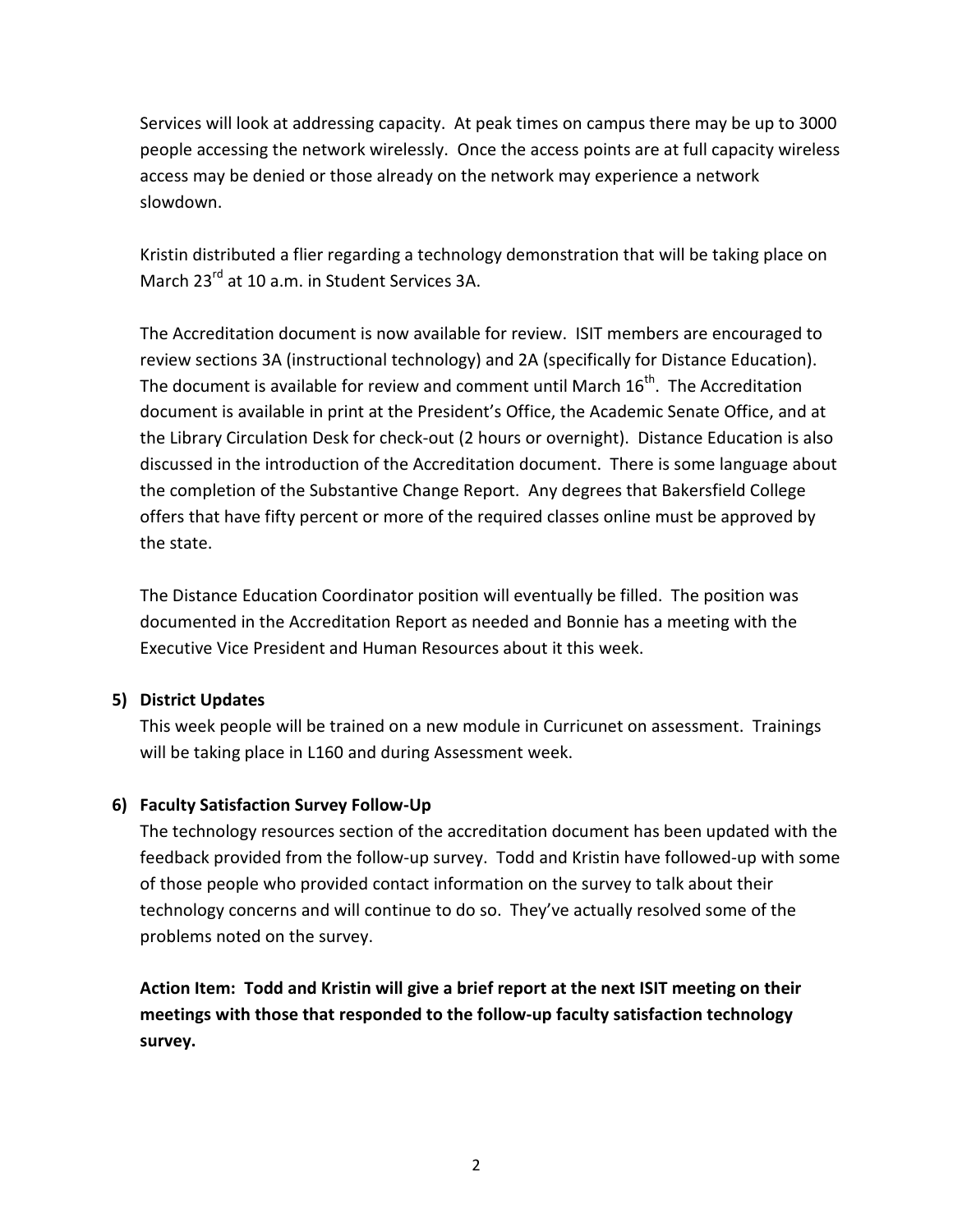### 7) Best Practices for Online Courses

Bonnie asked for volunteers to create a list of best practices for online courses. Leah Carter volunteered. It was noted that other community colleges have best practices for online courses that we might borrow from. Members were encouraged to send Bonnie names of online instructors who might participate in forming this document.

Action Item: ISIT members to send Bonnie names of online instructors to assist in creating the best practices for online courses document.

### 8) ISIT Form/FCDC APR Discussions

Department Chairs were confused with the way they were presented the ISIT Form this year. Department Chairs have asked that next year the ISIT and M&O forms be imbedded in the Annual Program Review (APR) form and not be a separate link. Some of the ISIT forms were routed incorrectly. Even though these are bad budget times, ISIT forms should still be filled out. If funds become available for technology only those with completed ISIT forms will be considered. It was asked if Department Chairs could get feedback once their APR forms have been received. Bonnie and Kristin will take these suggestions to Nan and the Program Review Committee (PRC).

Action Item: Bonnie and Kristin will suggest to Nan and the PRC that Department Chairs get feedback once completed APRs are received.

### 9) ISIT Goals

- **Develop at-risk student flag system for online courses.** This goal is now an actionable improvement plan in the Accreditation document. It's contingent upon a DE Coordinator being hired. The flag system would be connected with Banner, and would be automated system driven by information within the course management system.
- Get approval for and hire Faculty Director of Extended Learning Technologies. The position can still continue to be a goal. It did not make the FCDC list of recommended positions to hire.
- **IMPROVE PROCESS OF COMMUNICATION DETAINED FACULTY AND INFORMATION SERVICES ON** what software needs to be put in computer labs, so that it is done in a timely manner before spring semester ends. – This goal needs to be addressed.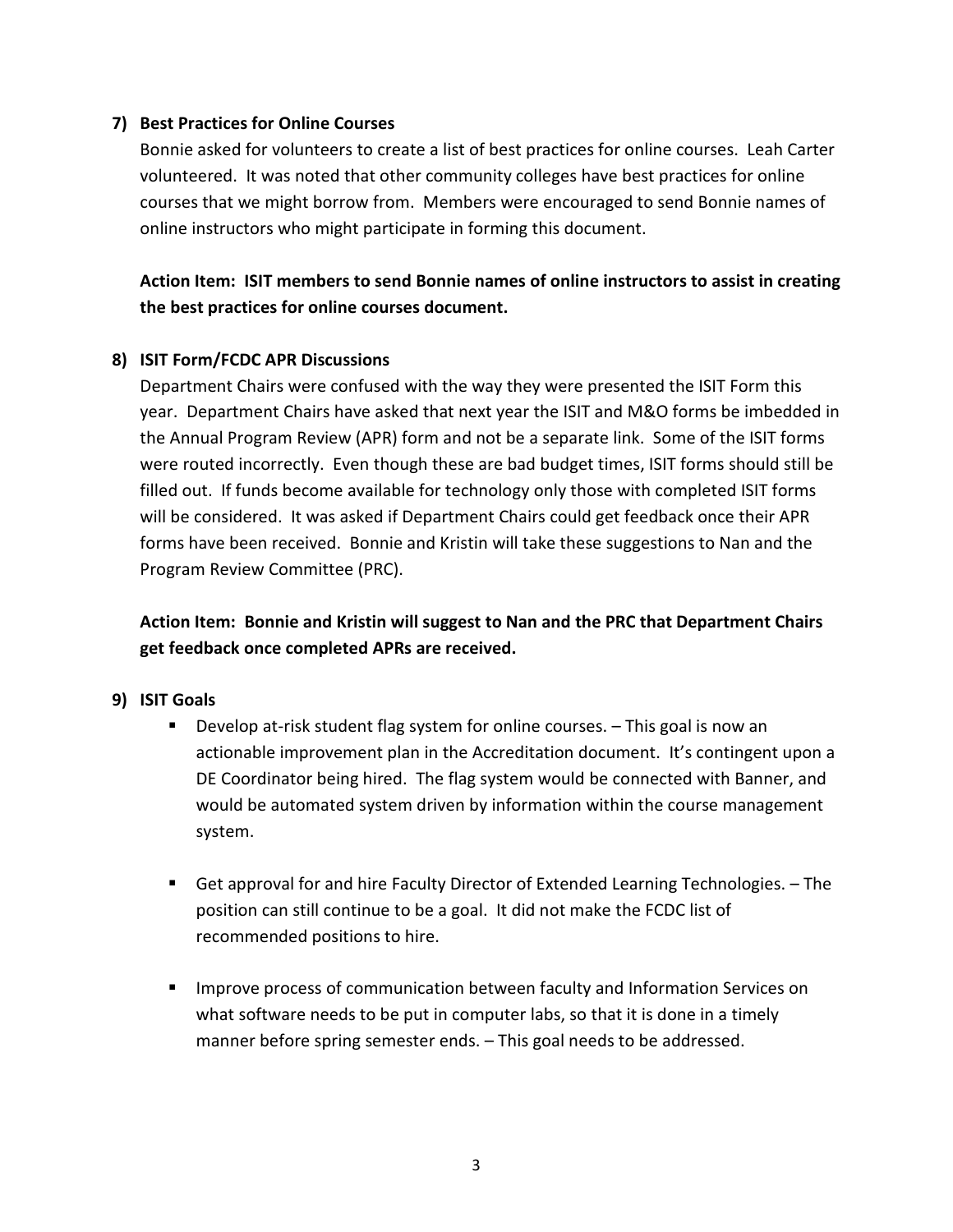- Fine-tune "ISIT form" in Annual Program Review (APR).  $-$  At this point there have been no complaints on the revised ISIT APR form.
- Review board policy with the other colleges to create a reasonable policy of waitlisted students access to Moodle class websites. – Waitlisted students having access to class information has yet to be discussed amongst the three Academic Senates. Bonnie has also proposed to resurrect the Instructional Technology Committee (ITC) to the Associate Chancellor of Education, Jane Harmon. ITC would report to the three college Vice Presidents. It was reported that Cerro Coso College does not want waitlisted students to have access to class information. Some committee members felt that BC needs to decide what they want to do and move forward. It would be difficult and require a lot of man hours to allow waitlisted students access to course management material for one college only. It is unlikely that the District would even allow this. It was suggested that this may confuse students more than aid them. It was pointed out that BC's Academic Senate only gets one vote. What is trying to be achieved with waitlisted students having access to the course management system could be achieved by sending them an email. Perhaps this could be rolled into the "best practices" document. This should continue to be a goal until we hear from the Academic Senates.
- Get input of missing functionalities in Moodle and create recommendations to fill in the holes. – Missing Moodle functionality may be addressed by Moodle 2.2.1. Some things that need to be addressed need live student interaction. A test pilot of Moodle 2.2.1 may take place in the fall semester. Testing with how Moodle 2.2.1 integrates with Luminis must be done prior to that.

There will probably need to be some targeted training about the changes in Moodle 2.2.1. This may be accomplished with short video trainings done with Jing and face to face trainings.

- Re-allocate computers to desktops as computers become available from computer labs. – Ongoing.
- Come up with recommendation on extent of wireless coverage to entire campus and timeline for such recommendation. – Extending wireless coverage was briefly discussed above. No timeline is available at this time. It could be 6-12 months. It is dependent on plans that must be submitted and approved to use SRID funds.